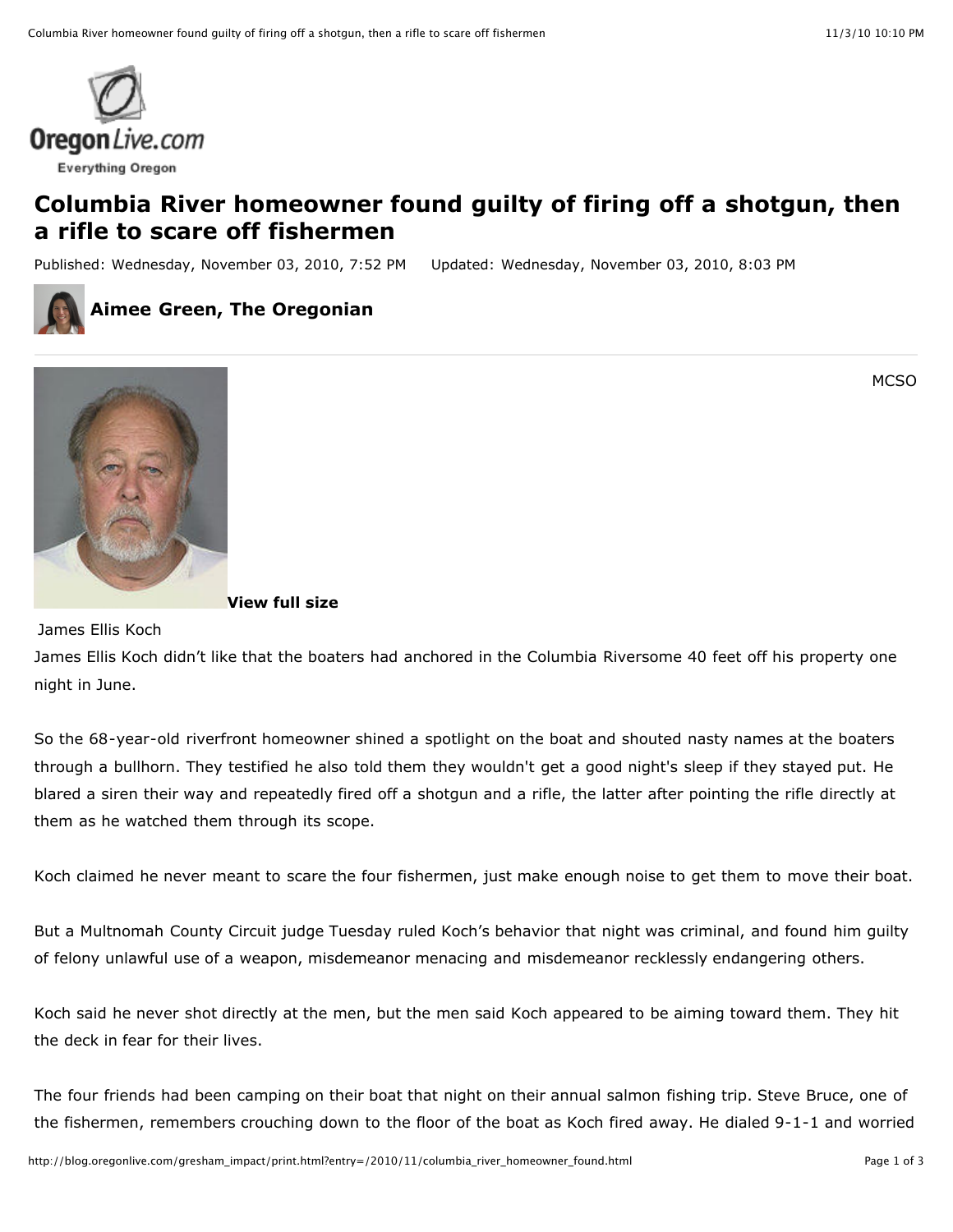that the light of the iPhone would make him an easy target. Bruce also thought about whether he'd survive the encounter to meet his son, who was born the next month.

Multnomah County sheriff's deputies and a Gresham SWAT team searched Koch's Cascade Locks area neighborhood along Northeast Tumalt Road for the shooter, to no avail that night.



**View Larger Map**

Authorities arrested Koch two days later. During his two-day trial this week, he called on a stream of neighbors, who said they're concerned about the public encroaching on their riverfront property in this remote corner of the county.

Bruce said he's sickened by that attitude. "It's not just him (Koch)," Bruce said. "They all feel that they own the land under the water."

Neighbors spoke of concerns over theft in their neighborhood, and of transients or tourists passing through and using their river access.

Prosecutor Traci Anderson said the fishermen were breaking no laws. They weren't blasting loud music or drinking, and it was "perfectly lawful" for them to camp on their boat.

Koch, who has owned his home for 22 years, took the stand to say he had hollered out to the boaters to see if they were in distress, but they didn't answer. The boaters said they never heard Koch extend such an offer. Koch said